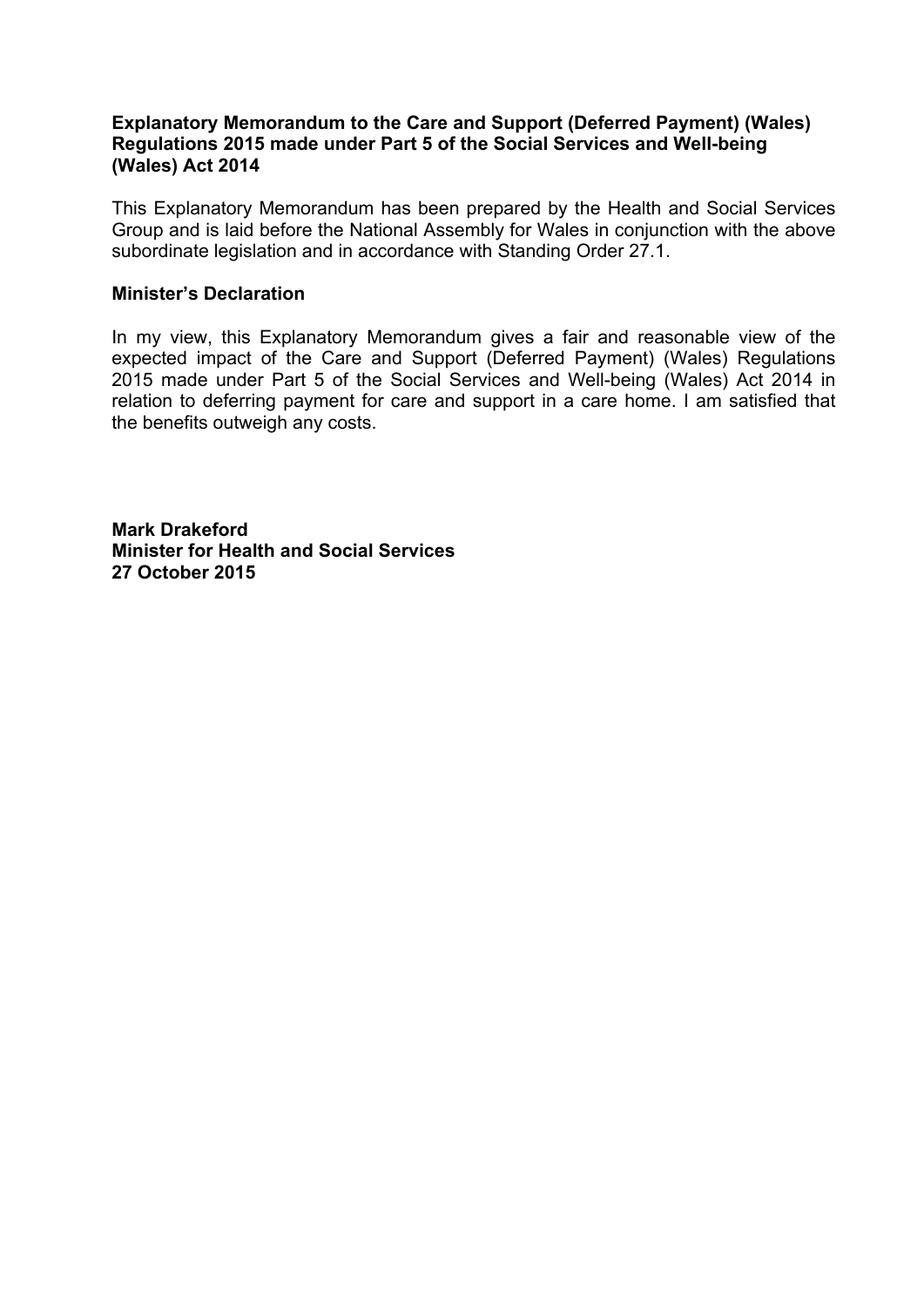## **Part 1 – OVERVIEW**

#### **1. Description**

The Social Services and Well-being (Wales) Act 2014 ("the Act") brings together local authorities' duties and functions in relation to improving the well-being of people who need care and support, and carers who need support, into a single Act. The Act provides the statutory framework to deliver the Welsh Government's commitment to focus on well-being, rights and responsibilities.

The existing financial assessment and charging statutory framework for social care and support is derived from separate pieces of legislation that originally stem from the National Assistance Act 1948, as regards charging for residential accommodation with care, and the Social Care Charges (Wales) Measure 2010, in respect of charging for non-residential, community based care and support. As such the framework is made up of a number of separate pieces of legislation, some of which have existed for a number of years so that they have become fragmented and out of date.

The current statutory framework does, however, provides a good basis for local authorities' charging for the provision or arrangement of care and support, ensuring that only those who can afford to pay for their care and support are required to do so. We see no merit in moving away from this framework and propose that the framework for local authority financial assessment and charging under the Act is akin to the existing framework. That said, we propose to take the opportunity to revise the statutory framework where we consider it appropriate to do.

The Care and Support (Deferred Payment) (Wales) Regulations 2015 ("the Regulations") seek to do this by continuing the ability of a person entering residential care, or in residential care, who has a property deemed as eligible capital for the purposes of a financial assessment for a charge for this care, to enter into an agreement to delay its sale where such a sale is required in order to meet a charge imposed. This is where local authorities exercise their discretion under section 59 of the Act to impose a charge for that residential care and the person does not have sufficient income to meet this charge, or capital in addition to their property above the "capital limit" (as set by the Care and Support (Charging) (Wales) Regulations 2015).

Where a person enters into a "deferred payment agreement" the Regulations enable a local authority to meet the full cost of their residential care for any time up to the termination of their stay, while placing a charge on the property as security against this deferment. The cost paid during the period of the person's stay in residential care is then repaid, or met from the proceeds of the sale of the property, at a later date. In order to make such agreements cost neutral to local authorities the Regulations enable a local authority to apply reasonable administration charges, and a low level of interest, on the accumulating deferment during the duration of the agreement.

## **2. Matters of special interest to the Constitutional and Legislative Affairs Committee**

No specific matters have been identified.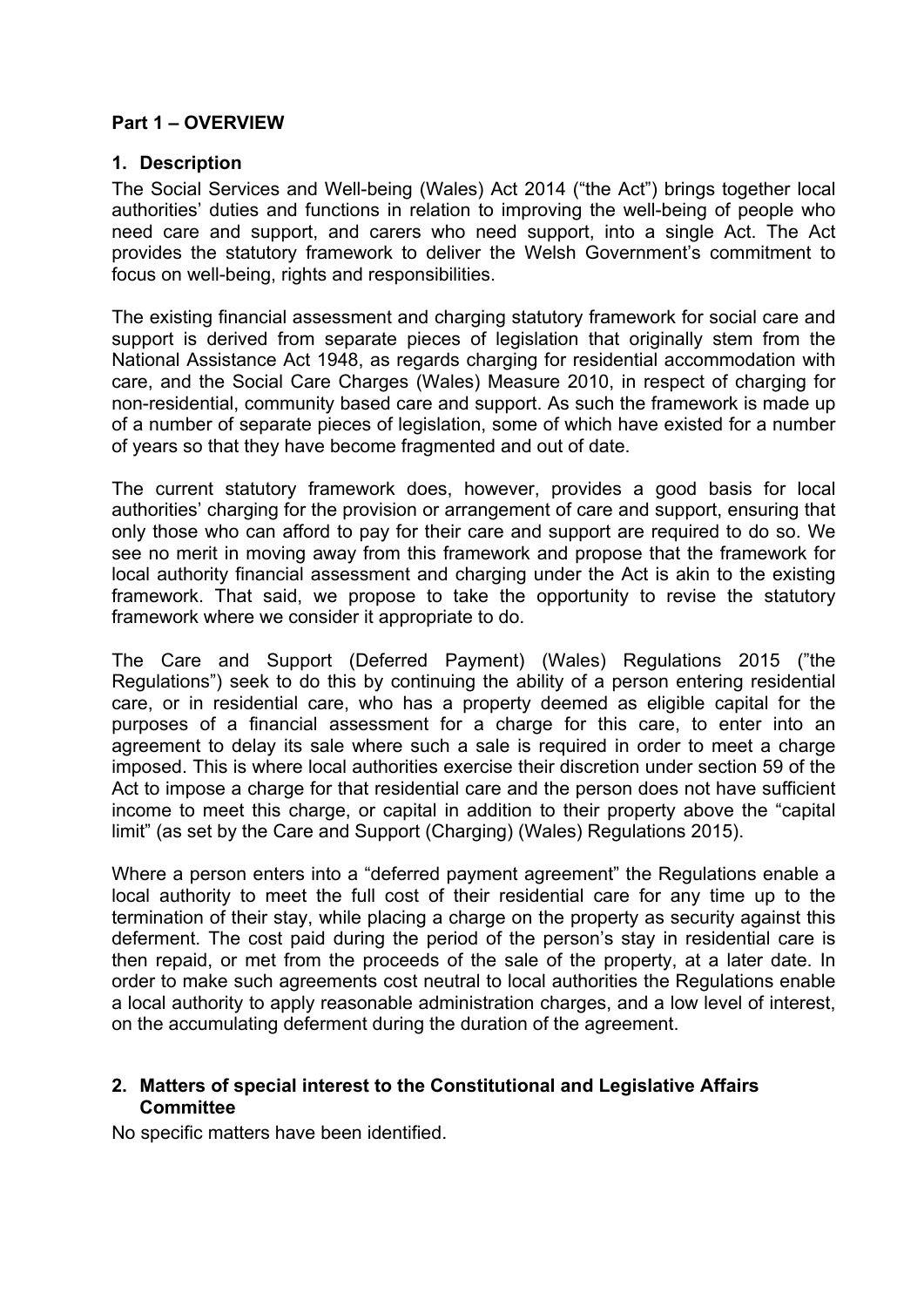# **3. Legislative background**

The powers enabling the making of the Regulations in relation to deferred payment agreements are contained in Part 5 (section 68) of the Act.

These Regulations are subject to the negative procedure. They will come into force on 6 April 2016.

# **4. Purpose & intended effect of the legislation**

The overall purpose of the Regulations is to enable a person, assessed as in need of care and support in a care home, who has a property deemed as eligible capital for the purposes of a financial assessment for a charge for this care, to exercise choice over the sale of this property where that is required to meet this charge. This could be to delay its sale until the end of their stay in residential care, or to defer payment of this charge in order to get their financial affairs in order or to allow sufficient time in order to secure a more advantageous sale price for the property. Provisions under the Regulations provide local authorities with a structure to enable them to put in place and operate deferred payment arrangements to effect this. As such the Regulations impose the following requirements on a local authority:

- regulation 3 stipulates the circumstances in which local authority must enter into a deferred payment arrangement with a person subject to them meeting certain conditions (eg that the person's care and support needs are being met by the provision of residential care and that the person has a property which is being taken into account for the purposes of calculating a charge for this);
- regulation 4 stipulates that a local authority, in entering into a deferred payment agreement, must obtain adequate security for the payment of any amount deferred, including any administration charges or interest amount which is part of this (ie by gaining the consent of the person and any other person with an interest in the property to placing a land charge on this which takes a priority ranking over any other interest on the property);
- regulation 5 makes provision about the amount which can be deferred and how this should be calculated (ie the full amount of the charge for the residential care and any administration charges or interest that is charged, or such lessor amount as the person requests, or the local authority agrees);
- regulation 6 sets out that a local authority is permitted to stop or suspend deferring in any week an amount equal to a person assessed income which exceeds the appropriate minimum guarantee applicable in the adult's caser as defined by section 2(3) of the State Pension Credit Act 2002 (ie this is to prevent a situation where a person's income may increase to a point where they could be contributing towards the cost of their residential care);
- regulations 7 and 8 establish the timing for repayment of a deferred amount, being either at the time of the sale or disposal of the person's property, after 90 days following the death of the person, or such shorter period as the person requests;
- regulations 9 and 10 allow local authorities to charge compound interest on the amount deferred and any costs associated with this, and set the level of this, and allow a local authority to charge reasonable administration costs for setting up and operating an agreement, and set the requirements applicable to these (eg interest cannot exceed 0.15% above the weighted average interest on conventional gilts for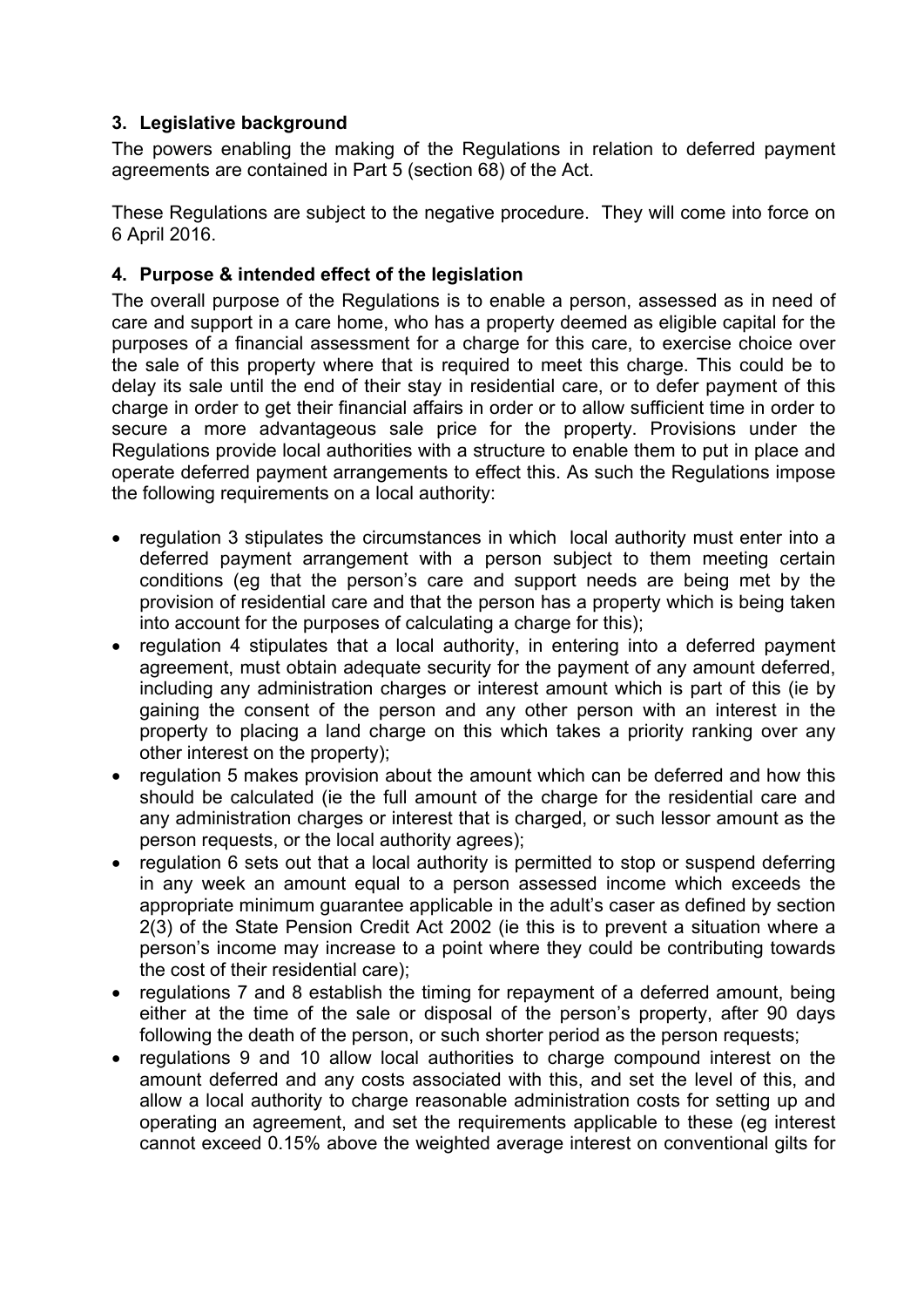the period set by the Office for Budget Responsibility under section 4(3) of the Budget Responsibility and National Audit Act 2011).

## **5. Consultation**

A 12 week public consultation on a draft of these Regulations was held between 8 May and 31 July 2015. In total 61 substantive written responses were received from a wide range of individuals, representative groups, local authority officers and professional organisations. Overall these Regulations were well received with respondents generally supportive of the proposed continuation of local authorities' ability to offer a deferred payment agreement to those people eligible for such agreements. Where responses have resulted in material changes to the Regulations, these have been reflected in the final version of the Regulations being laid.

A summary report of the consultation responses is available on the Welsh Government website at:

<http://gov.wales/consultations/healthsocialcare/part5/?status=closed&lang=en>

# **PART 2 – REGULATORY IMPACT ASSESSMENT**

#### **Options and Benefits**

This Regulatory Impact Assessment considers the following options and their benefits:

- "do nothing" and not make any regulations (option 1);
- make regulations but only to implement the same deferred payment agreement arrangements as those that currently exist (option 2); and
- make the Regulations to implement deferred payment agreement arrangements but with appropriate revisions (option 3).

#### **Option 1: Do Nothing**

This option involves no regulations in relation to deferred payment agreements being made under the relevant powers under Part 5 of the Act referred to earlier. As a result no requirements are placed on local authorities in this respect.

This would result in local authorities having no ability to enable a person to delay paying for their residential care. Instead where a person had a property which was taken into account for the purposes of a local authority imposing a charge for such care, and they had insufficient other financial means to meet this, they would be required to sell their property immediately upon entering residential care with no choice or flexibility over the timing of this.

#### **Option 2 – make the Regulations to implement the existing deferred payment agreement arrangements**

This option would allow local authorities to offer and operate deferred payment agreements to those assessed as in need of residential care and who had a property taken into account for determining a charge for that care. It would maintain, therefore, such a person's ability to delay the sale of a property where required, until a more appropriate time for them.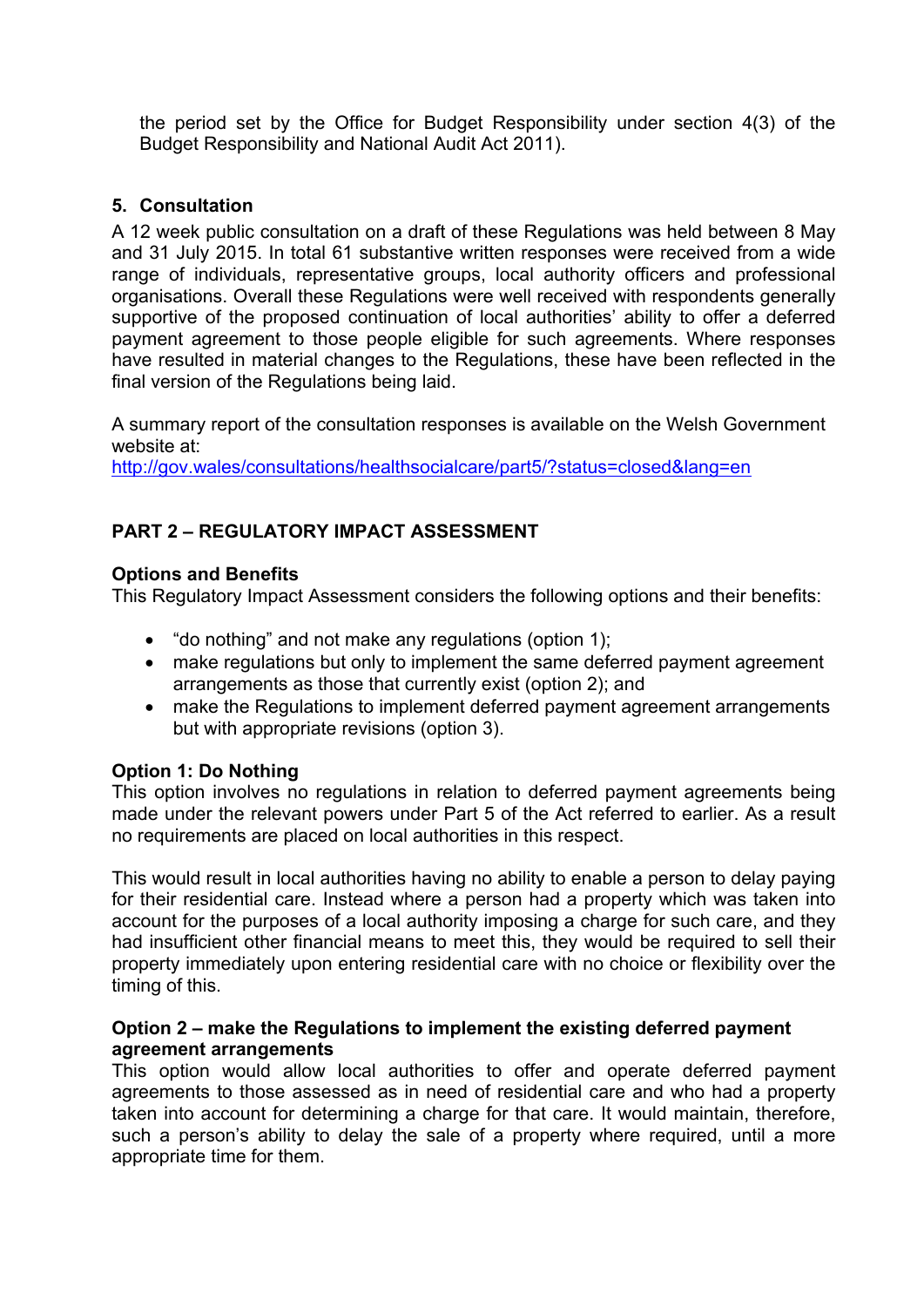This option would, however, allow local authorities discretion as to exactly what circumstances to offer such agreements so that not all those who met the eligibility criteria would necessary be able to receive an agreement. In addition, this option would not provide local authorities with the ability to apply a low level of interest on such agreements so as to make entering into such agreements cost neutral for authorities.

### **Option 3 – make the Regulations to introduce deferred payment agreements that include appropriate revisions**

Like option 2 this option would allow local authorities to offer and operate deferred payment agreements to those assessed as in need of residential care and who had a property taken into account for determining a charge for that care. It would maintain, therefore, such a person's ability to delay the sale of a property where required, until a more appropriate time for them.

However, unlike option 2 it would require local authorities to offer and enter into a deferred payment agreement where a person, whose needs were being met with the provision of residential care, met certain eligibility criteria. Where a person met this eligibility criteria local authorities would not have discretion as to whether to offer the choice of entering into such an agreement. This option would also for the first time provide local authorities with the ability to apply a low level of interest on such agreements, or on charges made for associated administrative costs, so as to make entering into such agreements cost neutral for authorities.

## **Costs**

## **Option 1 – do nothing**

This option requires those entering or in residential care who have a property taken into account for the purposes of imposing a charge for this, to sell this immediately if they have insufficient other financial means to meet this charge. Where as this has no financial implications for local authorities, it does result in those in care having to sell their properties at a time when the property may not secure its best market value with the potential financial loss for the person this brings.

## **Option 2 – make the Regulations to implement the existing deferred payment agreement arrangements**

This option maintains the status quo as regards the provision of deferred payment agreements so that it has no additional cost for local authorities beyond costs currently incurred. It does, however, due to authorities' discretion in the provision of agreements as outlined above result in not all those who might otherwise be eligible for an agreement being able to secure one with the potential financial loss for those individuals resulting from an enforced sale of their property.

## **Option 3 – make the Regulations to introduce deferred payment agreements that include appropriate revisions**

This option continues the ability of a person with property entering or in residential care to enter into a deferred payment agreement should they wish but strengthens the eligibility criteria for these. Take up of agreements has been relatively low to date (around 150 new agreements in total a year) due to behavioural factors outside of the present arrangements (such as families not wishing to accrue a debt against the value of a property or where a property is jointly owed those remaining in the property not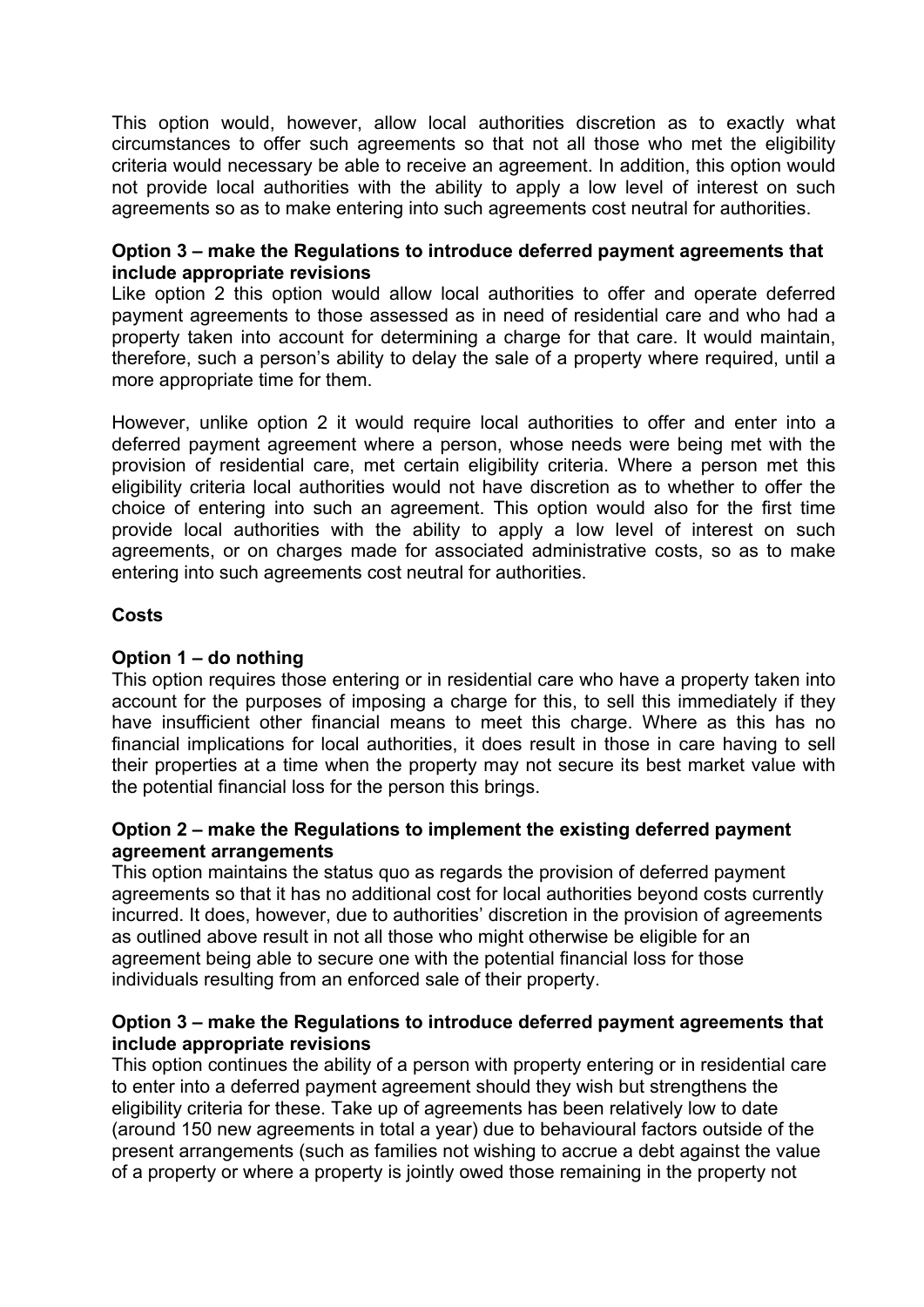agreeing to a land charge being placed upon it). As a result it is not envisaged that this option would lead greatly to an increase in the number of agreements given these behavioural factors will remain. Where there are new agreements the ability of a local authority to charge both reasonable administration costs for setting up and operating an agreement, as well as for the first time a low level of interest on the amount deferred, will ensure the operation of such agreements is cost neutral to authorities. While the ability to charge these amounts may seem to have a cost implication for those who take up these agreements it must be remembered that the value of any property, which is the subject of an agreement, is likely to increase in value over the period of the agreement so as to nullify any such charges made for having an agreement in place.

## **Consultation**

A 12 week public consultation on a draft of these Regulations was held between 8 May and 31 July 2015. The documents can be found at:

<http://gov.wales/consultations/healthsocialcare/part5/?status=closed&lang=en>

#### **Competition Assessment**

| <b>Competition Filter Test</b>                                                                                                          |                |
|-----------------------------------------------------------------------------------------------------------------------------------------|----------------|
| Question                                                                                                                                | Answer: yes/no |
| $Q1$ :<br>In the market(s) affected by the new<br>regulation, does any firm have more than 10%<br>market share?                         | <b>No</b>      |
| $Q2$ : In the market(s) affected by the new<br>regulation, does any firm have more than 20%<br>market share?                            | <b>No</b>      |
| $Q3$ : In the market(s) affected by the new<br>regulations do the largest three firms together<br>have at least 50% market share?       | <b>No</b>      |
| Q4: Would the costs of the regulation affect<br>some firms substantially more than others?                                              | <b>No</b>      |
| Q5: Is the regulation likely to affect the market<br>structure, changing the number or size of<br>businesses/organisations?             | <b>No</b>      |
| Q6: Would the regulation lead to higher set-up<br>costs for new or potential suppliers that existing<br>suppliers do not have to meet?  | <b>No</b>      |
| Q7: Would the regulation lead to higher ongoing<br>costs for new or potential suppliers that existing<br>suppliers do not have to meet? | <b>No</b>      |
| Is the sector characterised by rapid<br>Q8:<br>technological change?                                                                    | <b>No</b>      |
| Q9: Would the regulation restrict the ability of<br>suppliers to choose the price, quality, range or<br>location of their products?     | <b>No</b>      |

**Post implementation review**